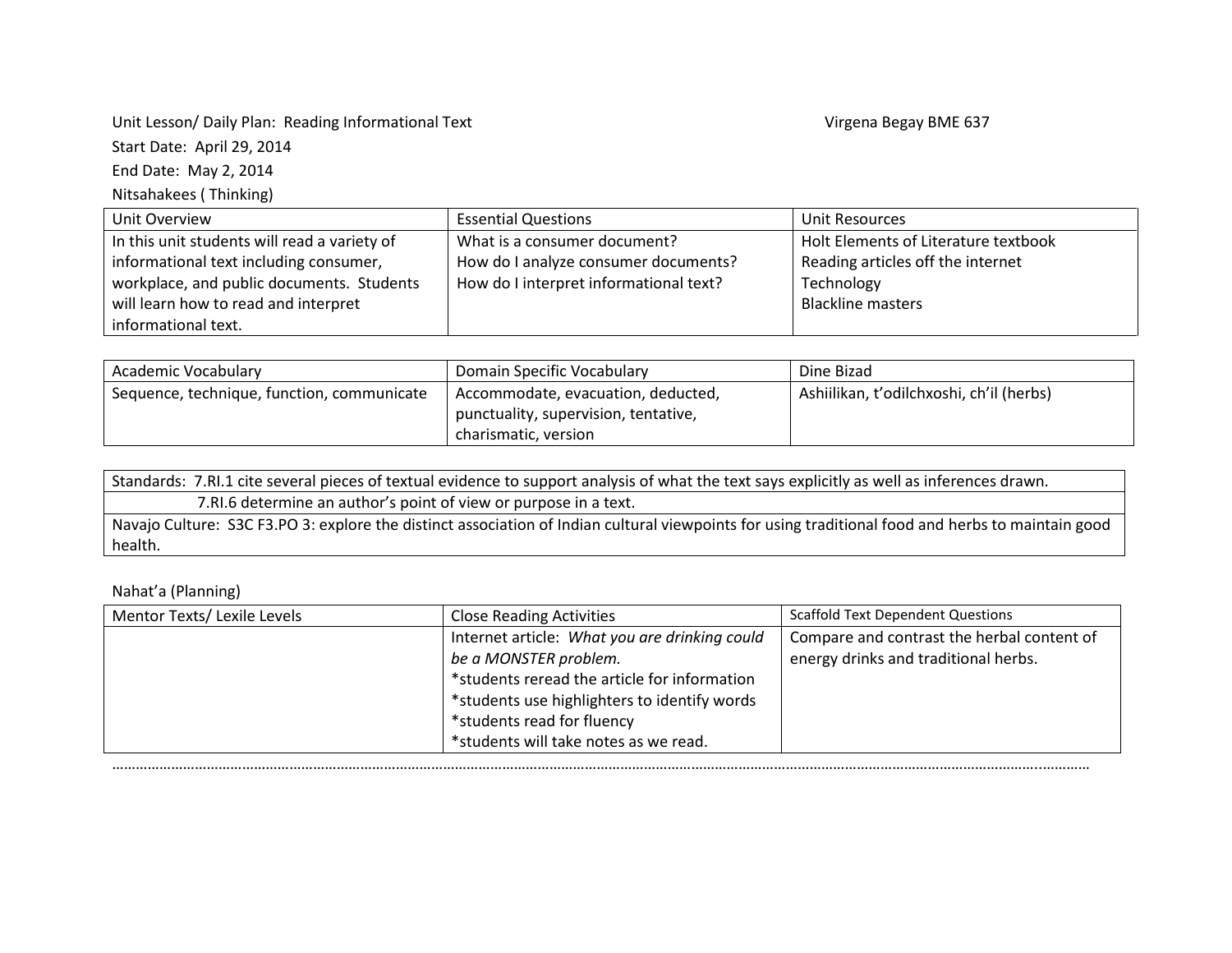## *Daily*

## Iina (Action)

| Home Work Bell Work | Introduction (Hook/ Activating Prior Knowledge | Presentation and Confirmation (Direct Instruction) |
|---------------------|------------------------------------------------|----------------------------------------------------|
| Daily oral language | Journal Writing: Is it important to know what  | Take a survey of how many students use energy      |
| *sentence editing   | goes into your body?                           | drinks. How often do they drink it?                |
| *grammar            | Students share their writing with the class.   |                                                    |
| *vocabulary         |                                                |                                                    |

| Interaction (Guided Practice)               | Student Directed (Independent Practice           | <b>Closure/Formative Assessments</b>     |
|---------------------------------------------|--------------------------------------------------|------------------------------------------|
| Hand out the article and students will do a | Students do a second read of the article. Choral | Write about what you learned about using |
| first read alone.                           | reading.                                         | energy drinks.                           |
| What makes this article a                   | *students replace highlighted words with         |                                          |
| challenging reading piece?                  | synonyms.                                        |                                          |
| What can we do to make it                   | *Was the article easier to understand this time  |                                          |
| comprehensible?                             | around?                                          |                                          |
| Students highlight unfamiliar words<br>3.   | *check for comprehension questions from the      |                                          |
| in the article.                             | article.                                         |                                          |
| Allow time for students to define<br>4.     |                                                  |                                          |
| some of the words.                          |                                                  |                                          |

## Siihasin (Reflection)

| Homework                                        | <b>Formative Assessment</b>                   | Lesson Reflection |
|-------------------------------------------------|-----------------------------------------------|-------------------|
| Write down some questions you may still have    | Oral presentation of research.                |                   |
| about energy drinks. (these are questions       | *students will explain why it is important to |                   |
| that they will use to do research the next day) | know what goes into their bodies.             |                   |
| -Internet research: Students will use the       |                                               |                   |
| internet to do research on the ingredients of   |                                               |                   |
| these energy drinks.                            |                                               |                   |
| -Students will compare and contrast 5 energy    |                                               |                   |
| drinks and measure the amount of sugar in       |                                               |                   |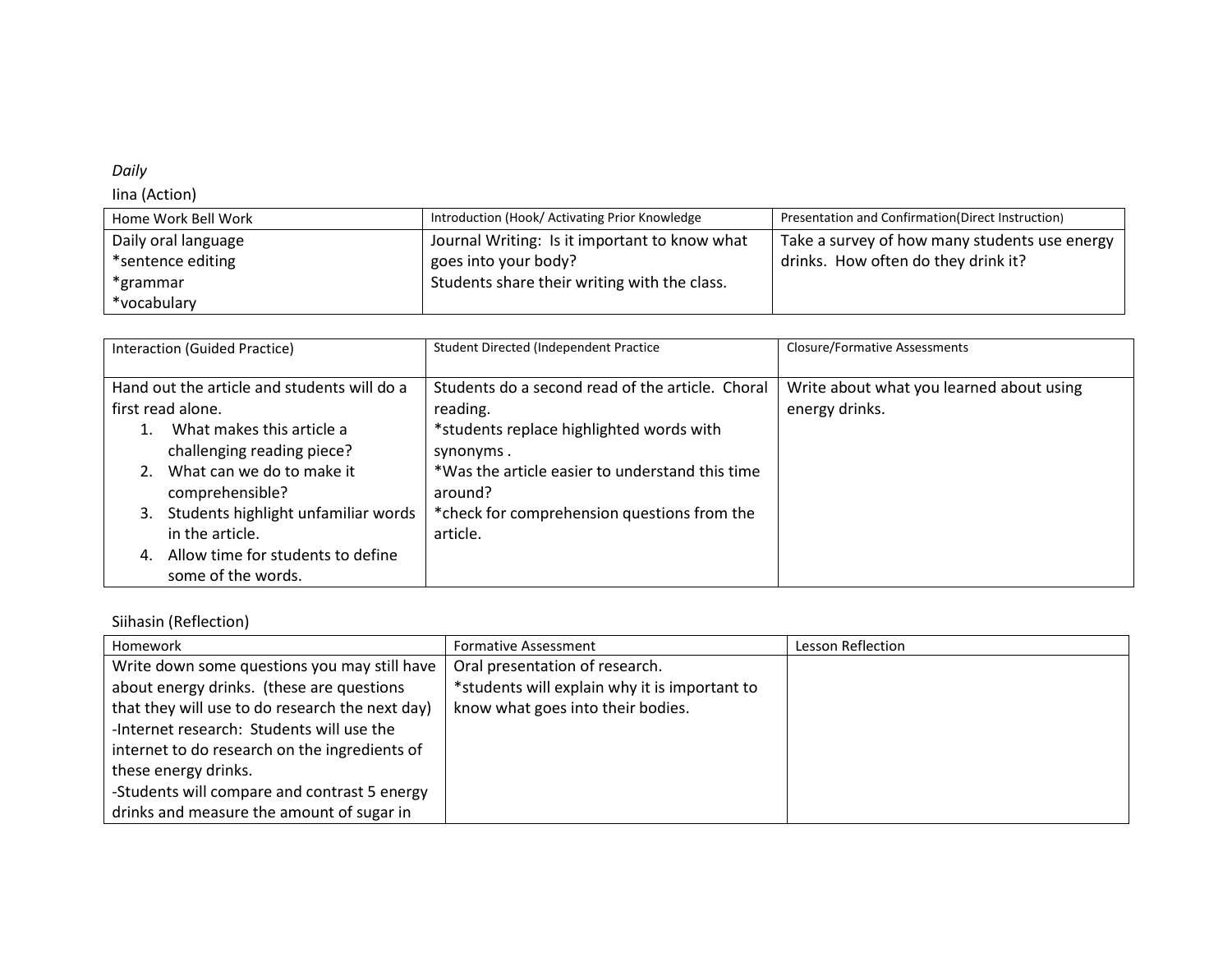| each drink.                                |  |
|--------------------------------------------|--|
| - Students will learn about the dangers of |  |
| using too much energy drinks.              |  |
|                                            |  |

| Wise Ways Strategies                                                                                                                                                                                                                      |                                                                                                                                                                                                                                                                                        | Marzano's High Yield Strategies                                                                                                                                                                                                                                                                                                                                                                                                           |
|-------------------------------------------------------------------------------------------------------------------------------------------------------------------------------------------------------------------------------------------|----------------------------------------------------------------------------------------------------------------------------------------------------------------------------------------------------------------------------------------------------------------------------------------|-------------------------------------------------------------------------------------------------------------------------------------------------------------------------------------------------------------------------------------------------------------------------------------------------------------------------------------------------------------------------------------------------------------------------------------------|
|                                                                                                                                                                                                                                           |                                                                                                                                                                                                                                                                                        | *Illustrate vocabulary words into reader's                                                                                                                                                                                                                                                                                                                                                                                                |
|                                                                                                                                                                                                                                           |                                                                                                                                                                                                                                                                                        | writer's notebook                                                                                                                                                                                                                                                                                                                                                                                                                         |
| review<br>stimulation of interest<br>П<br>modeling, demonstration, graphics<br>П<br>explanation<br>П<br>prompting/cueing<br>П<br>reteach<br>П<br>drilling/class recitation<br>П<br>review with questioning<br>П<br>summarize key concepts | г<br>paraphrase, summarize, relate<br>ш<br>metacognition (checking comprehension)<br>advance organizers<br>□<br>sprinkling of questions<br>ப<br>comprehension teaching<br>reciprocal teaching<br>О<br>corrective feedback<br>ш<br>think/know/show<br>centers<br>reinforcement<br>other | Identifying similarities and differences (45% gain)<br>Summarizing and note-taking (34% gain)<br>Reinforcing effort and providing recognition (29% gain)<br>Homework and practice (28% gain)<br>Nonlinguistic representations (27% gain)<br>Cooperative learning (23% gain)<br>Setting objectives and providing feedback (23% gain)<br>Generating and testing hypothesis (23% gain)<br>Questions, cues, and advance organizers (22% gain) |
|                                                                                                                                                                                                                                           |                                                                                                                                                                                                                                                                                        |                                                                                                                                                                                                                                                                                                                                                                                                                                           |

| Lexile Grade Band http://www.lexile.com | <b>Text Pairing</b> | <b>Writing Styles/Purposes</b> |
|-----------------------------------------|---------------------|--------------------------------|
| K-1: 000-450                            |                     | K-5: Opinion                   |
| 2-3:420-820                             |                     | 6-12: Argument with Claims     |
| ☑<br>4-5: 740-1010                      |                     | ₩<br>Informative/Explanatory   |
| 6-8: 925-1185                           |                     | Narrative                      |